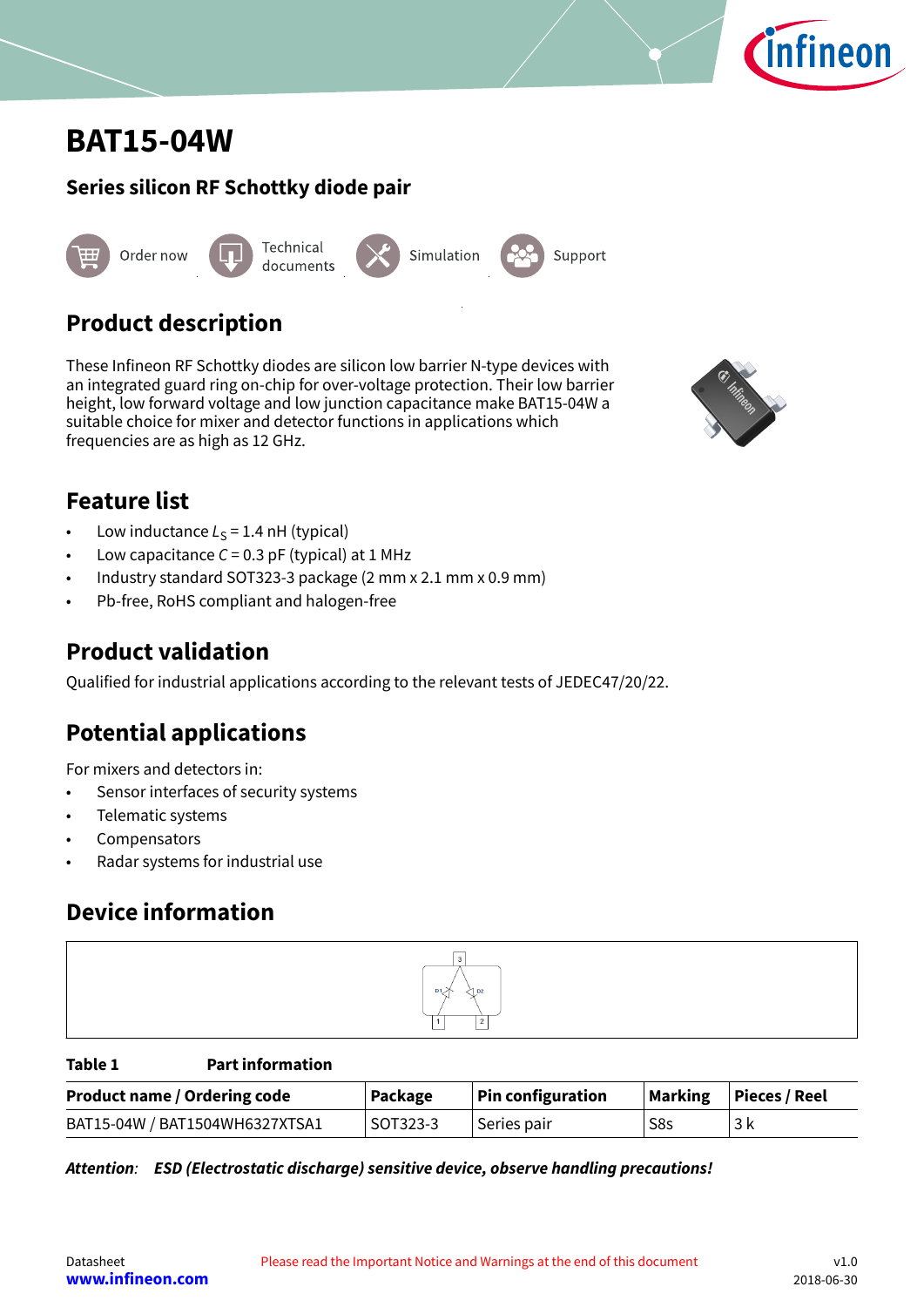

#### **Table of contents**

### **Table of contents**

| 1              |  |
|----------------|--|
| $\overline{2}$ |  |
| 2.1            |  |
| 2.2            |  |
| 3              |  |
| 4              |  |
|                |  |
|                |  |

# **1 Absolute maximum ratings**

#### **Table 2** Absolute maximum ratings at  $T_A = 25 \degree C$ , unless otherwise specified

| <b>Parameter</b>        | Symbol            |                          | <b>Values</b> | Unit | Note or test condition         |
|-------------------------|-------------------|--------------------------|---------------|------|--------------------------------|
|                         |                   | Min.                     | Max.          |      |                                |
| Diode reverse voltage   | $V_{\sf R}$       |                          | 4             | ٧    |                                |
| Forward current         | ΙF                | $\qquad \qquad$          | 110           | mA   |                                |
| Total power dissipation | $P_{\text{TOT}}$  | $\overline{\phantom{m}}$ | 100           | mW   | $T_S \leq 80$ °C <sup>1)</sup> |
| Junction temperature    | $T_{\rm J}$       | $\qquad \qquad$          | 150           | °C   |                                |
| Operating temperature   | $T_{\mathsf{OP}}$ | $-55$                    | 150           |      |                                |
| Storage temperature     | $T_{STG}$         | -55                      | 150           |      |                                |

#### **Attention**: **Stresses above the maximum values listed here may cause permanent damage to the device. Exposure to absolute maximum rating conditions for extended periods may affect device reliability. Exceeding only one of these values may cause irreversible damage to the component.**

<sup>&</sup>lt;sup>1</sup>  $T<sub>S</sub>$  is the soldering point temperature.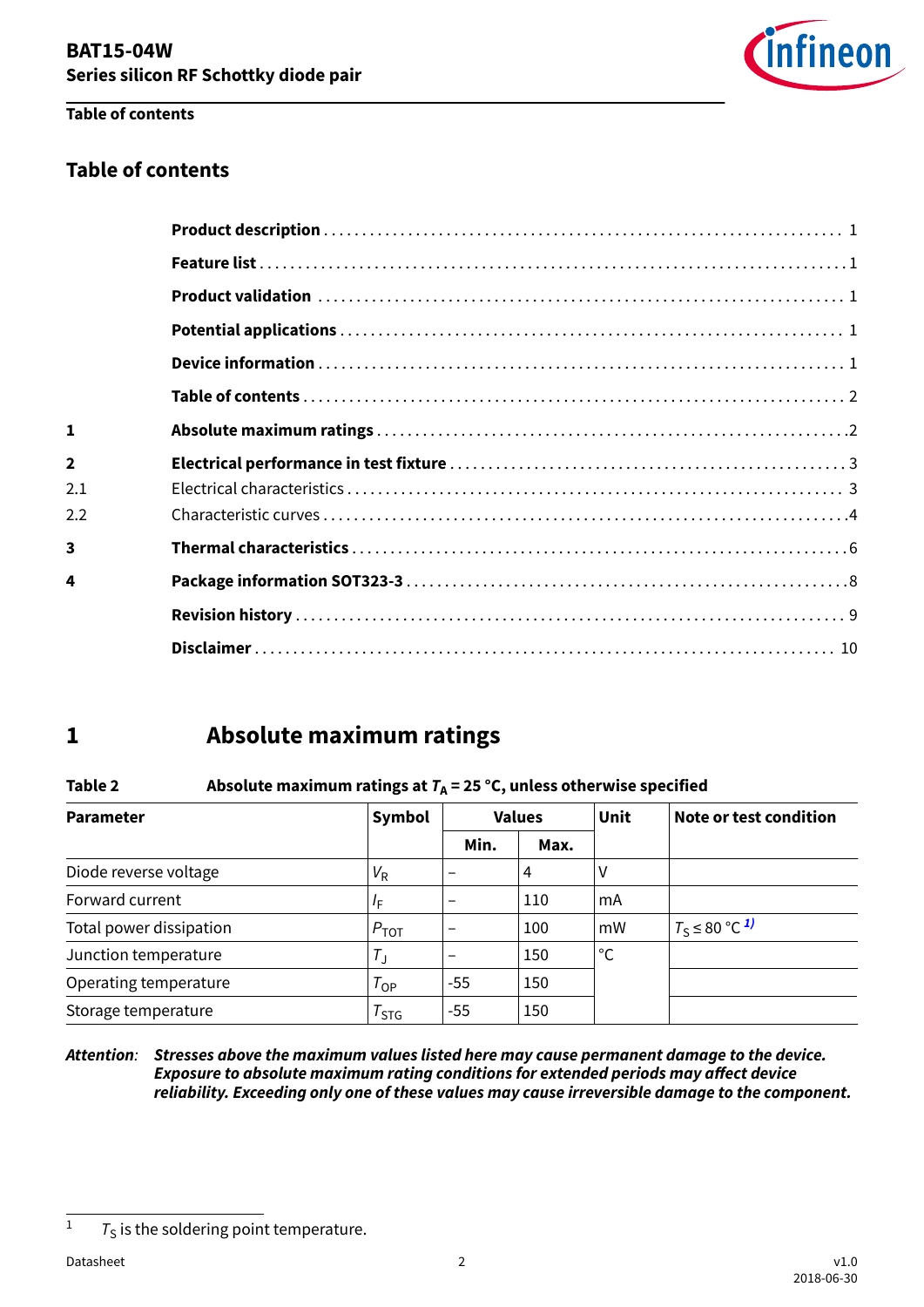

<span id="page-2-0"></span>**Electrical performance in test fixture**

# **2 Electrical performance in test fixture**

#### **2.1 Electrical characteristics**

#### Table 3 **Electrical characteristics at**  $T_A = 25$  **°C, unless otherwise specified**

| <b>Parameter</b>                | <b>Symbol</b>    | <b>Values</b>            |                          |                          | <b>Unit</b> | Note or test condition       |
|---------------------------------|------------------|--------------------------|--------------------------|--------------------------|-------------|------------------------------|
|                                 |                  | Min.                     | Typ.                     | Max.                     |             |                              |
| Breakdown voltage               | $V_{BR}$         | 4                        | $\overline{\phantom{0}}$ | $\overline{\phantom{0}}$ | ٧           | $I_R = 100 \mu A$            |
| Reverse current                 | $I_{\mathsf{R}}$ |                          | $\overline{\phantom{m}}$ | 5                        | μA          | $V_R = 1 V$                  |
| Forward voltage                 | $V_F$            | 0.16                     | 0.25                     | 0.32                     | $\vee$      | $I_F = 1$ mA                 |
|                                 |                  | 0.25                     | 0.35                     | 0.41                     |             | $I_F = 10 \text{ mA}$        |
| Forward voltage matching        | $\Delta V_F$     |                          | $\overline{\phantom{m}}$ | 20                       | mV          | $I_F = 10 \text{ mA}^{1/2}$  |
| Differential forward resistance | $R_{\rm F}$      | $\overline{\phantom{m}}$ | 5.8                      | $\overline{\phantom{0}}$ | Ω           | $I_F$ = 10 mA / 50 mA $^{2}$ |
| Capacitance                     | $\cal C$         | -                        | 0.3                      | 0.35                     | pF          | $V_R$ = 0 V, $f$ = 1 MHz     |
| Inductance                      | $L_{\rm S}$      |                          | 1.4                      | $\overline{\phantom{0}}$ | nH          |                              |

$$
R_F = \frac{V_F(50 \text{ mA}) - V_F(10 \text{ mA})}{50 \text{ mA} - 10 \text{ mA}}
$$

 $1$   $\Delta V_{\text{F}}$  is the difference between lowest and highest  $V_{\text{F}}$  in a multiple diode component. 2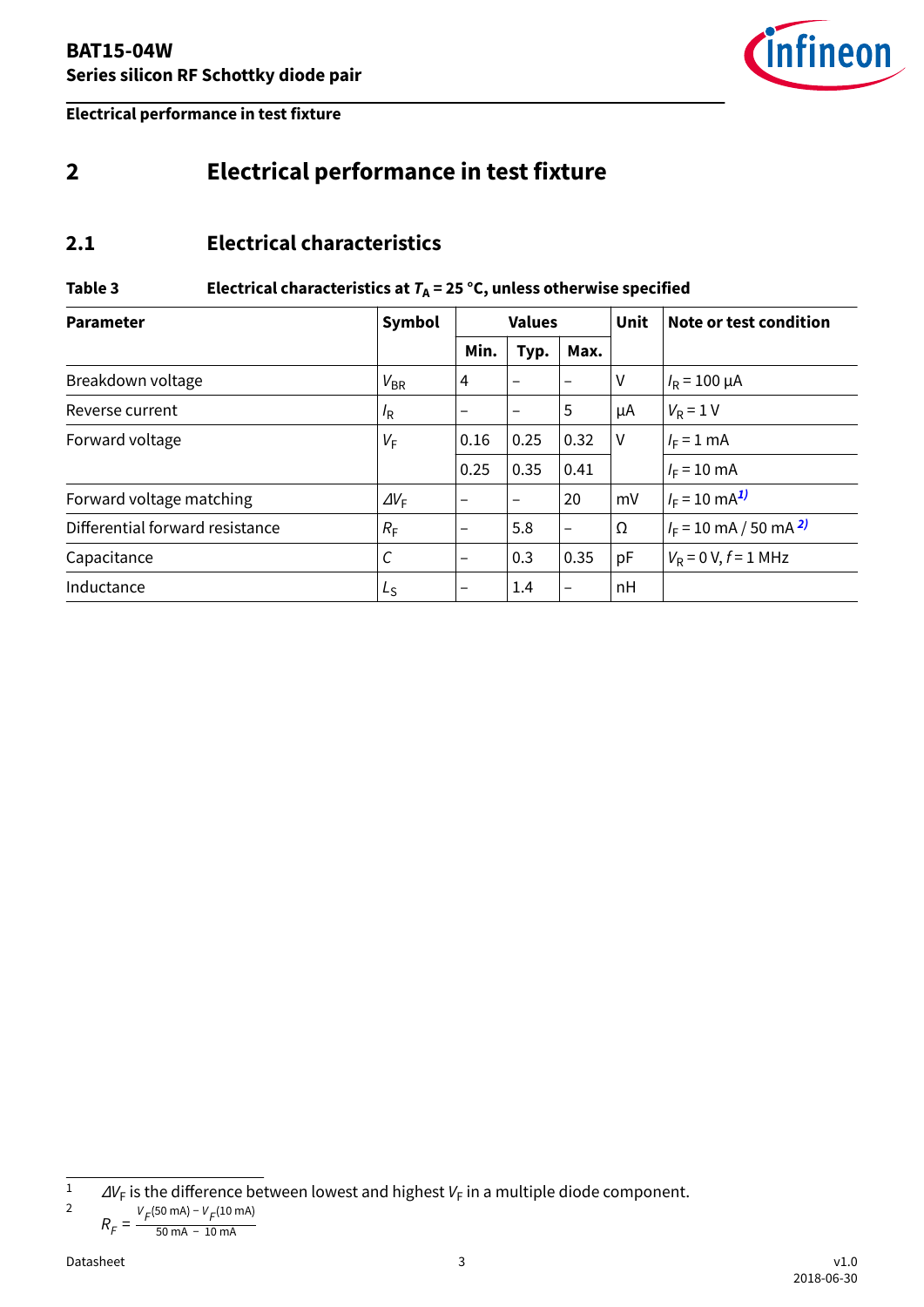

#### <span id="page-3-0"></span>**Electrical performance in test fixture**

## **2.2 Characteristic curves**

At  $T_A$  = 25 °C, unless otherwise specified







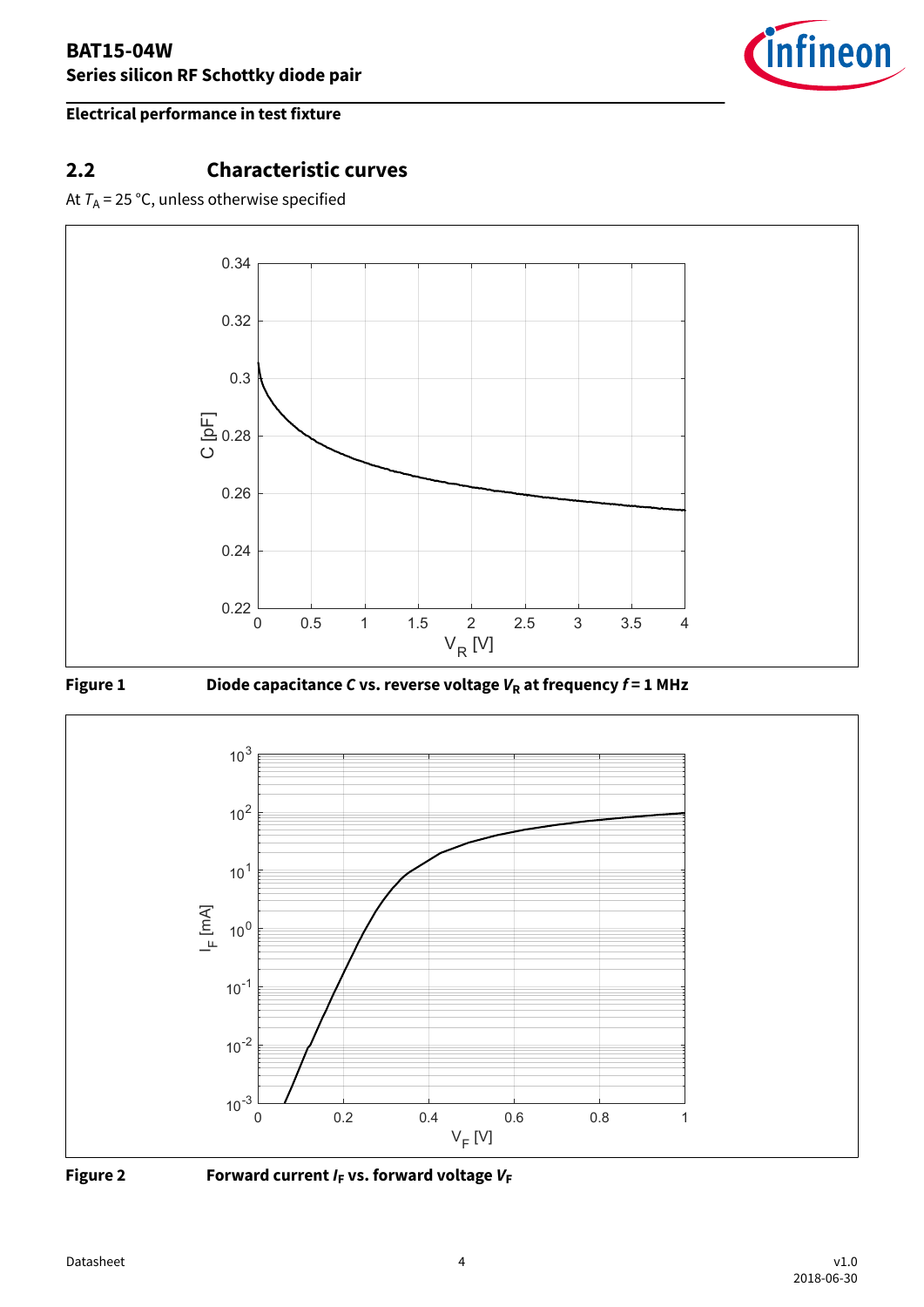#### **BAT15-04W Series silicon RF Schottky diode pair**



#### **Electrical performance in test fixture**



#### **Figure 3 Reverse current IR vs. reverse voltage V<sup>R</sup>**

Note: The curves shown in this chapter have been generated using typical devices but shall not be understood as a guarantee that all devices have identical characteristic curves.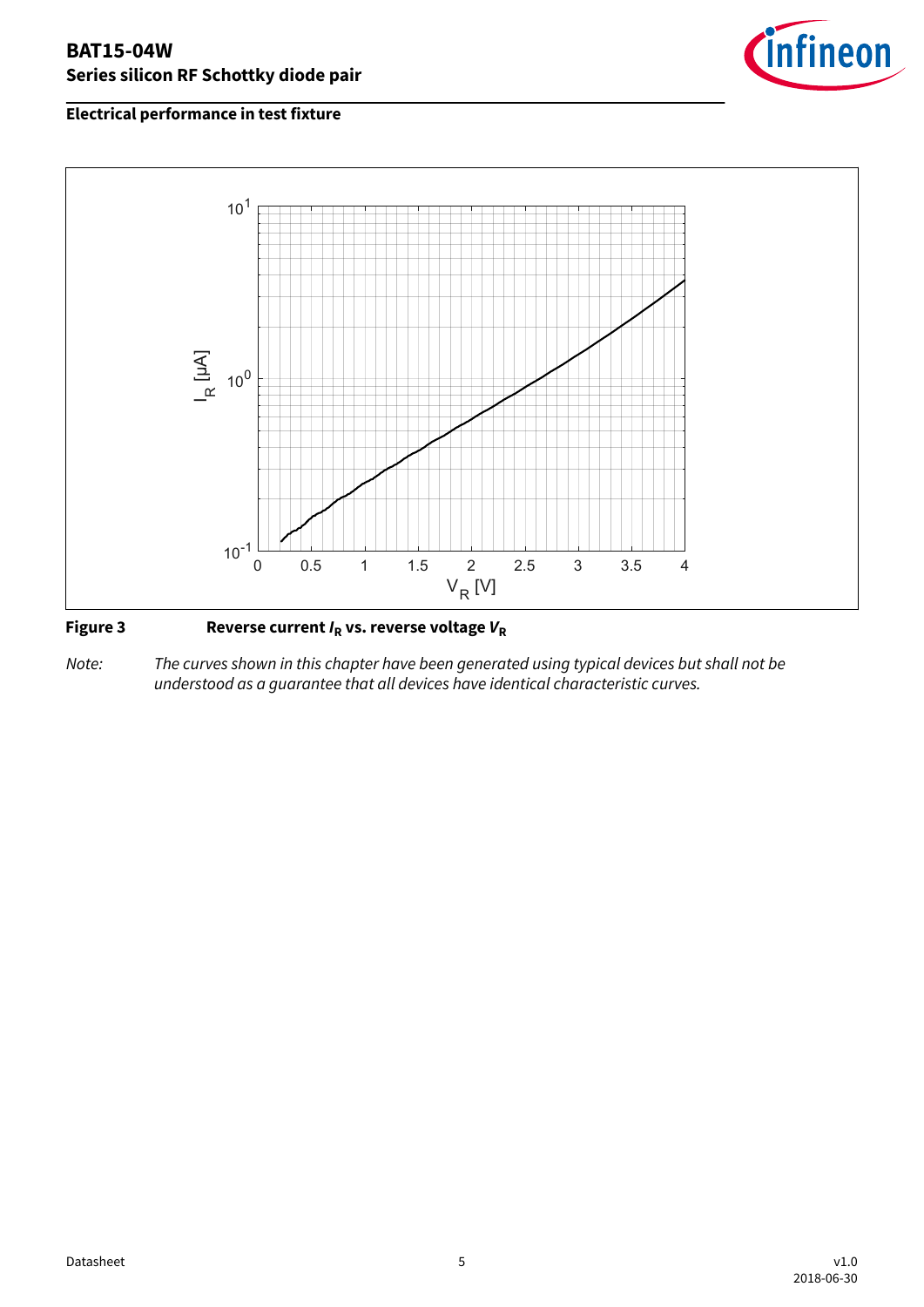

<span id="page-5-0"></span>**Thermal characteristics**

# **3 Thermal characteristics**

#### **Table 4 Thermal resistance**

| <b>Parameter</b>             | <b>Sym</b><br>bol | <b>Values</b>            |      |                 | Unit | Note or test condition      |
|------------------------------|-------------------|--------------------------|------|-----------------|------|-----------------------------|
|                              |                   | Min.                     | Typ. | Max.            |      |                             |
| Thermal resistance           | $R_{\text{thJS}}$ | $\overline{\phantom{0}}$ | 700  | $\qquad \qquad$ | K/W  | $T_S = 80 °C$ <sup>1)</sup> |
| (junction - soldering point) |                   |                          |      |                 |      |                             |



**Figure 4 Permissible forward current I<sup>F</sup> in DC operation**

<sup>&</sup>lt;sup>1</sup> For  $R_{th, IS}$  in other conditions refer to the curves in this chapter.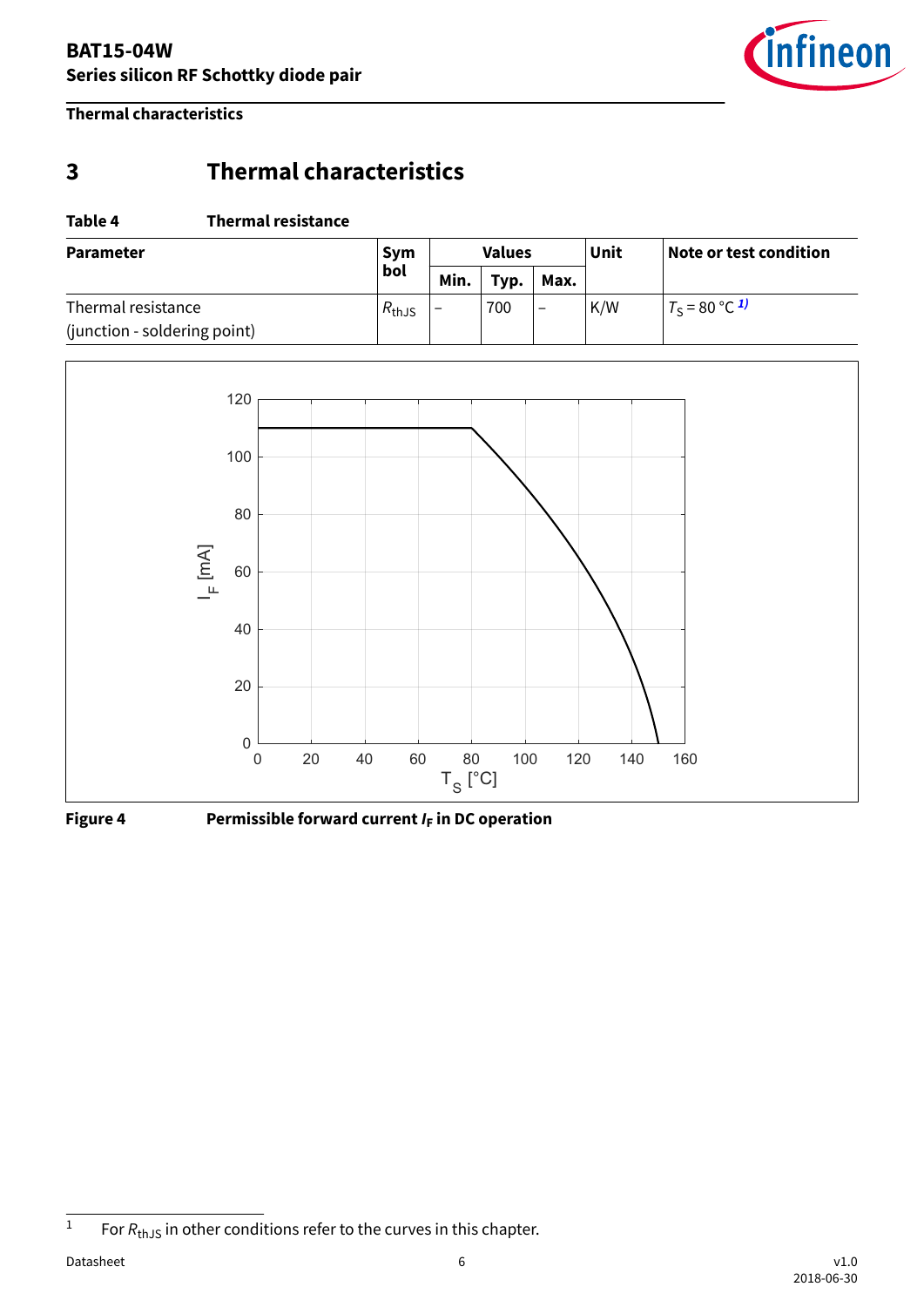#### **BAT15-04W Series silicon RF Schottky diode pair**



#### **Thermal characteristics**









**Figure 6 Permissible forward current ratio IFmax/IDC in pulse operation**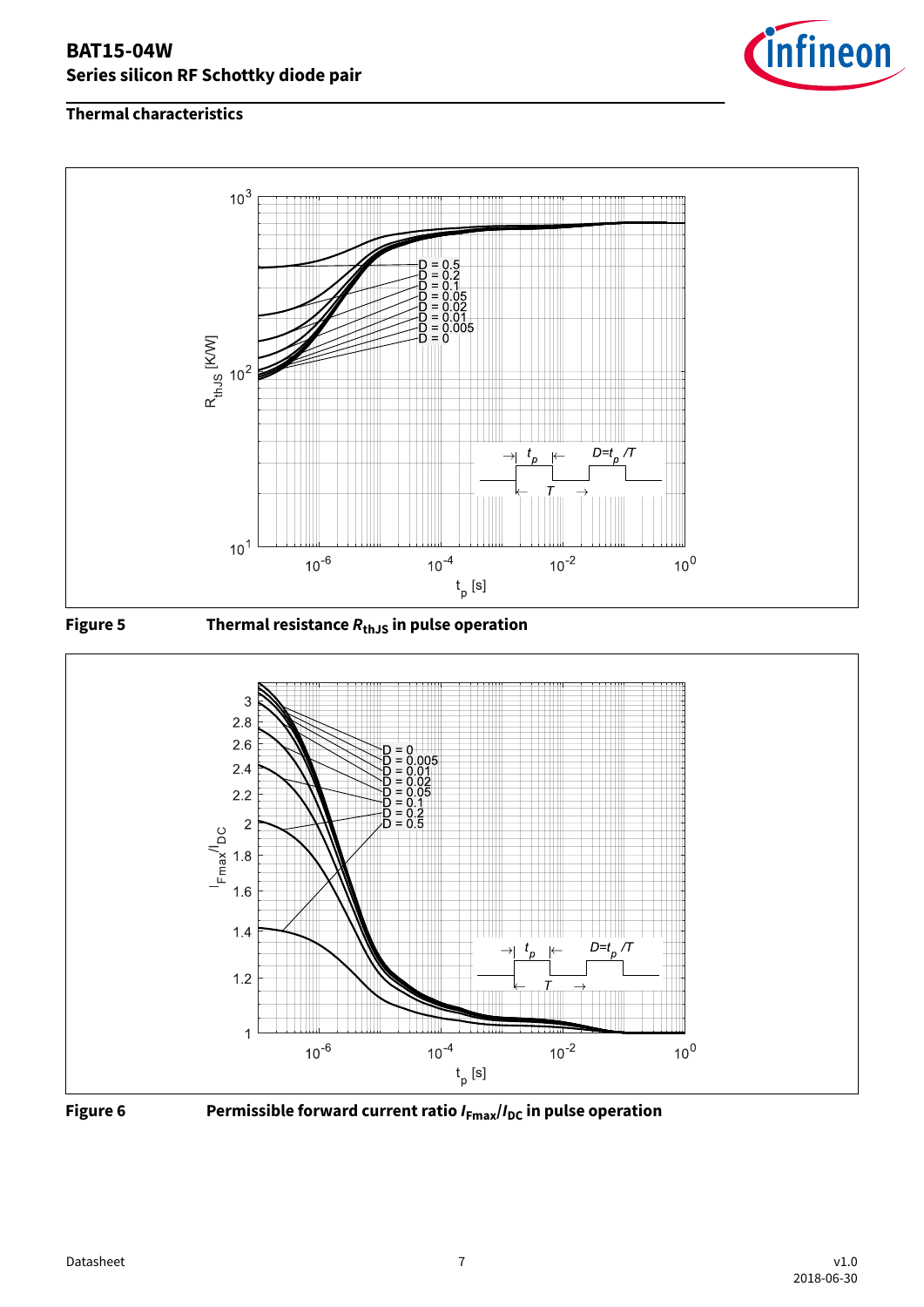

<span id="page-7-0"></span>**Package information SOT323-3**

# **4 Package information SOT323-3**



**Figure 7 Package outline**



**Figure 8 Foot print**



#### **Figure 9 Marking layout example**



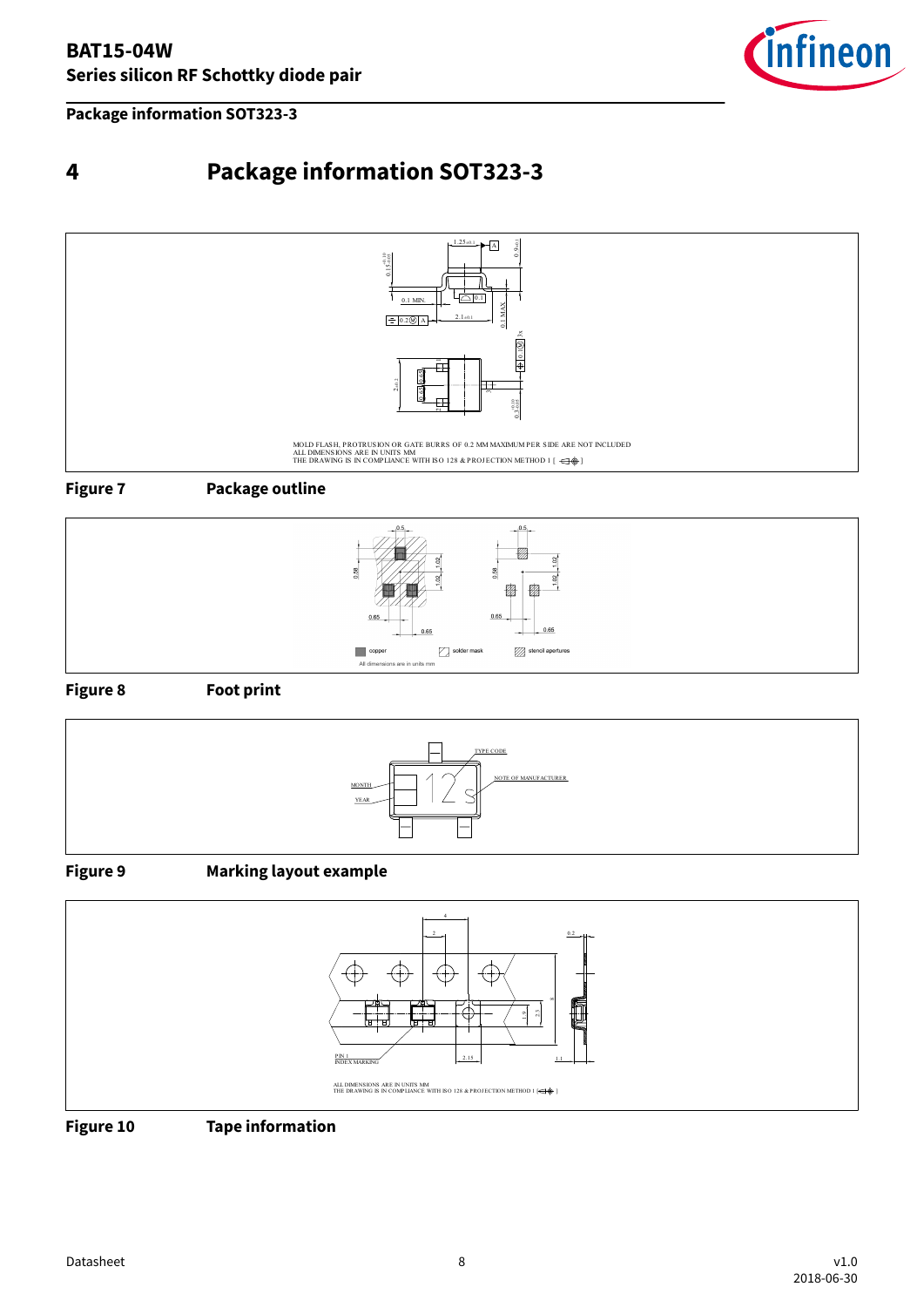<span id="page-8-0"></span>**Revision history**

# infineon

# **Revision history**

| <b>Document</b><br>version | Date of<br>release | <b>Description of changes</b>                                                                                                                                                                                                                  |  |  |  |  |  |
|----------------------------|--------------------|------------------------------------------------------------------------------------------------------------------------------------------------------------------------------------------------------------------------------------------------|--|--|--|--|--|
| 1.0                        | 2018-09-07         | Change from series datasheet to individual one<br>Initial release of datasheet<br>Typical values and curves updated to the values of the production<br>(No product or process change behind)<br>Typical values added<br>Typical curves removed |  |  |  |  |  |